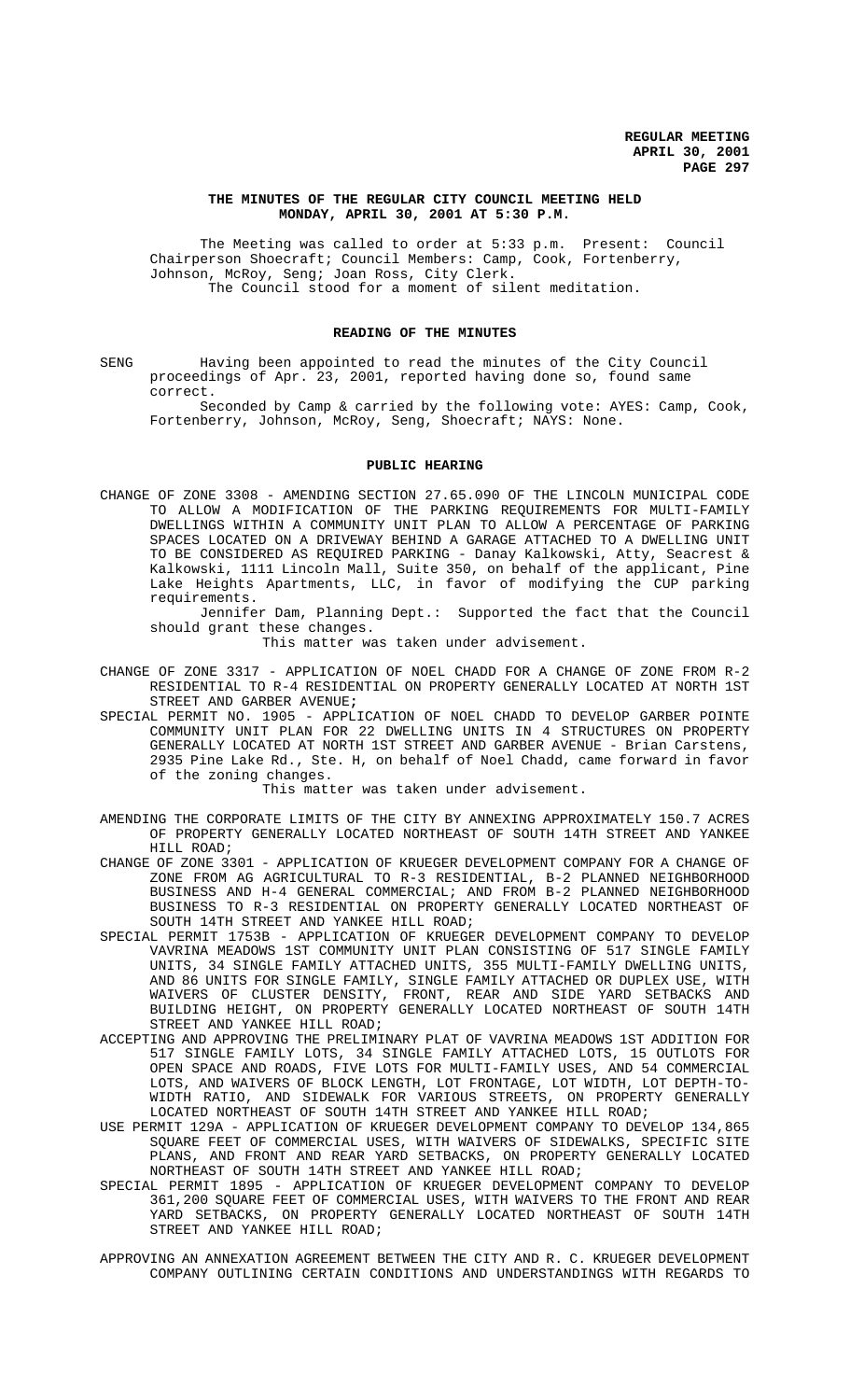THE ANNEXATION OF APPROXIMATELY 150.7 ACRES OF LAND GENERALLY LOCATED NORTHEAST OF SOUTH 14TH STREET AND YANKEE HILL ROAD - Rick Krueger, President Krueger Development Company, came forward in favor of amending the corporate limits to Annexation, for the Change of Zone, Special Permits, Pre-liminary Plat, Use Permit and the Annexation Agreement. His company would like to request to exempt two lots out for apartment buildings, so they can move ahead with their preliminary plat. Also requested clear direction on moving the roadway to Yankee Hill Road to the west to line up with the neighbors to the south.

Rob Otte, 201 North 8th Street, Suite, 300, representing Gretchen & James Drake, who oppose the Special Permit 1753B. Requested that staff prepare an amendment for consideration on Lot 11, Block 21 and Lot 1, Block 22. We would like to have denial on the height waiver, the clustered density waiver and remove apartments from that lot. We would like the lot designated as RT-zoned property.

Nancy & Dave Alder of 2000 Yankee Hill Road, came forward to support the RT changes proposed to the Vavrina 1st Addition Plan, and questioned the type of intersection to be located at 19th Street and Yankee Hill Road.

Nicole Fleck-Tooze, Public Works Dept.: The 19th Street intersection will be at the quarter mile mark, so will meet the design standards for median opening.

Don Bowman, Attorney for Dale & Shirley Alder, who are immediately adjacent to the property. They are in support of the RT-zoning. They area also concerned about the median cut of the intersection.

Kent Seacrest, representing Southview, Inc., Ridge Development Company and Large Partnership Limited. We would like to suggest a reduction of conflict points on Yankee Hill Road and consolidate them to one place. He also presented a motion to amend to Special Permit 1753B. Richard Halverson, 6311 Inverness Road, came forward and expressed

concern about the amount of commercial space in this area. Steve Henrickson, Planning Dept., presented a list of uses of H-4

district.

This matter was taken under advisement.

- APPROVING A SUB-SUBLEASE AGREEMENT BETWEEN THE CITY OF LINCOLN AND DYNAMIC EDUCATION SYSTEMS, INC. FOR 124 SQUARE FOOT OF SPACE AT THE ONE STOP CENTER AT GOLD'S GALLERIA;
- APPROVING A SUB-SUBLEASE AGREEMENT BETWEEN THE CITY OF LINCOLN AND LINCOLN ACTION PROGRAM FOR 114 SQUARE FEET OF SPACE AT THE ONE STOP CENTER AT GOLD'S GALLERIA - Marc Wullschleger, Urban Development Dept.: One clarification, that Dynamic Educational Systems, Inc. is Job Corp. They provide occupational training and GED for low-income youth, 16-24 years of age. This matter was taken under advisement.
- CHANGE OF ZONE 3306 APPLICATION OF KREIN REAL ESTATE FOR A CHANGE OF ZONE FROM R-1 RESIDENTIAL AND R-2 RESIDENTIAL TO R-T RESIDENTIAL TRANSITION, ON PROPERTY GENERALLY LOCATED ON THE WEST SIDE OF THE INTERSECTION OF SOUTH 56TH STREET AND WALTZ ROAD;
- USE PERMIT 138 APPLICATION OF KREIN REAL ESTATE TO DEVELOP SIX 5,000 SQ. FT. ONE-STORY, OFFICE/MEDICAL BUILDINGS AND ASSOCIATED PARKING, WITH A WAIVER TO REDUCE THE PRIVATE ROADWAY WIDTH AND WAIVE SIDEWALKS ALONG ONE SIDE OF THE PRIVATE ROADWAY; ON PROPERTY GENERALLY LOCATED ON THE WEST SIDE OF THE INTERSECTION OF SOUTH 56TH STREET AND WALTZ ROAD - Brian Carstens, 2935 Pine Lake Rd., Ste. H, appearing on behalf of Krein Real Estate came forward in favor of change of zone and the use permit. He noted the the Planning Commission had unanimous approval of this as well. This matter was taken under advisement.
- AMENDING SECTION 17.10.080 OF THE LINCOLN MUNICIPAL CODE TO ALLOW INDIVIDUAL METERS IN A MULTI-DWELLING COMPLEX - Gene Roschewski, owner of Somerset Apartments at 84th and Van Dorn came forward to support the individual meter plan. He suggested a waiver of the surcharge that is applied to individual multi-family units in apartment complexes that presently have a single meter.

Margaret Remmenga, Business Manager of Public Works confirmed the fact that there is a \$2.00 per month water charge and a \$2.00 per month charge for sanitary services.

Allan Abbott, Director of Public Works, came forward upon council request to explain the technology used to calculate water usage.

AUTHORIZING THE CITY TO CHARGE INDIVIDUALLY METERED MULTI-DWELLING UNITS FOR WATER USE CHARGES; AUTHORIZING THE CITY TO CHARGE INDIVIDUALLY METERED MULTI-DWELLING UNITS FOR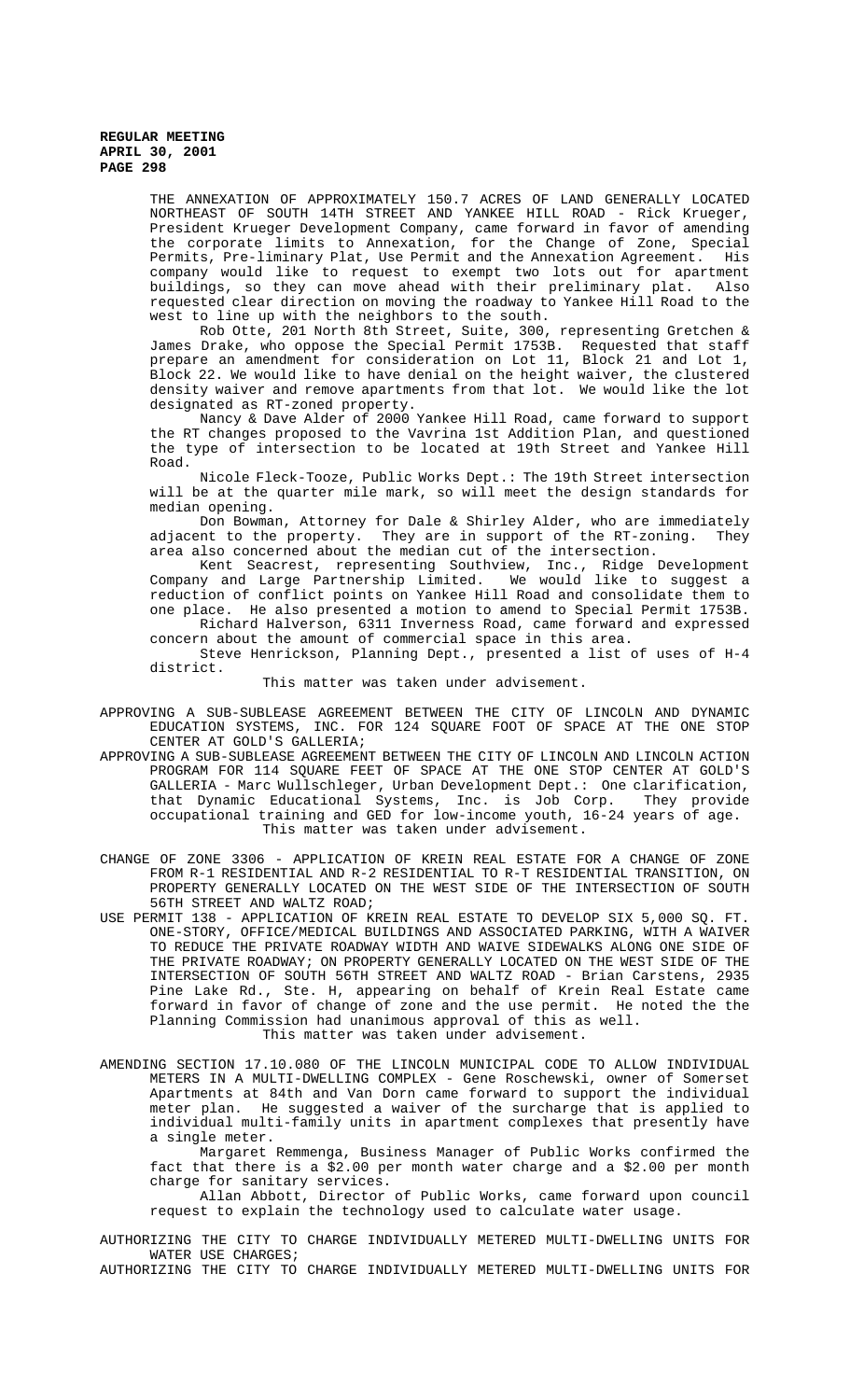SANITARY USE CHARGES - Peter Katt, 1045 Lincoln Mall, who has been working with Mr. Roschewski in connection with this matter and was supportive of these three items, #8, #18 and #19. He suggested some middle ground in the City of Lincoln's public policy, that would recognize that there are efficiencies and cost savings that accrue to the city of Lincoln by having master metering and reducing the number of billings.

Mary Jo Bousek, 2001 S. 24th, rental property owner, came forward to oppose the current rate structure of the Water Dept, where one service charge is charged per unit, rather than per meter.

William Wood, 808 D Street, President of Real Estate Association came forward to express concern that multi-unit property owners be treated as a commercial user, thus seeking one monthly charge, instead of being charged per unit.

Earl Visser, 3615 N. 44th Street, member of Real Estate Owners and Managers Assoc. and 30 year owner and manager of residential rental property, came forward. He is in favor of individual metering. He suggested the evaluation of usage and how the Water Dept. is operated and how it's collection policies are benefitting the city of Lincoln.

David Anderson, 1834 G Street, member of board of directors of Real Estate Owners and Managers Assoc., came forward in favor of the individual meters in multi-dwelling complexes.

Danny Walker, 427 "E" Street, questioning a \$27 million dollar surplus in the water department and the necessity of having a storm sewer bond issue.

Allan Abbott, Director of Public Works, came forward to clarify that there is not a \$27 million dollar surplus in his budget. We do not collect a storm water sewer fee. We fund storm water improvements through the bond issues.

Mike Dennis, 1845 S. 48th St., owner of a property management firm. He explained the history of the water issues. He suggested two different options of 1) to separately meter everyone in town; or 2) go on commercial plan with one meter.

Jean Page, 3531 N. 11th Street, came forward and was in opposition to individual meters.

Glen Cekal, 1420 "C" Street, expressed concern for the lack of prepared documents for the council.

Kyle Martin, 1227 Lincoln Mall, owner of a 24 unit complex. He was opposed to the charge of a service fee to each unit.

Jerry Boyce, 4631 So. 67th Street, Boyce Construction; in favor of individual metering for his tenants. Suggested a cost savings of joint meter reading being done by one meter reader to collect data from water and electric.

Alice Coleman, 2301 Essex Rd., residential real estate owner and manager for past 30 years. She was in favor of individual metering.

Mr. Abbott stated Public Works is opposed to the two resolutions before the Council because it will create a mirage of different rates for different water users.

This matter was taken under advisement.

**7:57 p.m. - COUNCIL TOOK A BREAK 8:15 p.m. - COUNCIL RECONVENED**

## **MISCELLANEOUS BUSINESS**

Danny Walker, 427 "E" Street came forward to present council with the copies of the ads that are in the Lincoln Journal Star regarding the Storm Sewer Bond Issue that is on the present ballot for May 1st. Listed in the ad was the fact that it was paid for by Lincoln Liaisons and Danny questioned who this group of people are who pay for these ads. Coleen Seng replied that she didn't know who the specific group was, but that every time a storm sewer issue comes up there are people in the private sector who generally foot the bill on these types of ads.

Mike Morosin, 2055 "S" St., Past President of Malone Neighborhood Assoc., came forward to present the council with a letter from the Department of Natural Resources. He feels it is necessary to inform the public about the flood plain areas and that people should be required to have flood insurance.

## **ORDINANCES - 3RD READING**

AMENDING SECTION 8.32.150 OF THE LINCOLN MUNICIPAL CODE TO INCREASE THE ANNUAL OCCUPATION TAX FOR REFUSE VEHICLES WITH OR WITHOUT PACK UNITS USED TO HAUL AND COLLECT REFUSE FROM \$50. TO \$100., - CLERK read an ordinance,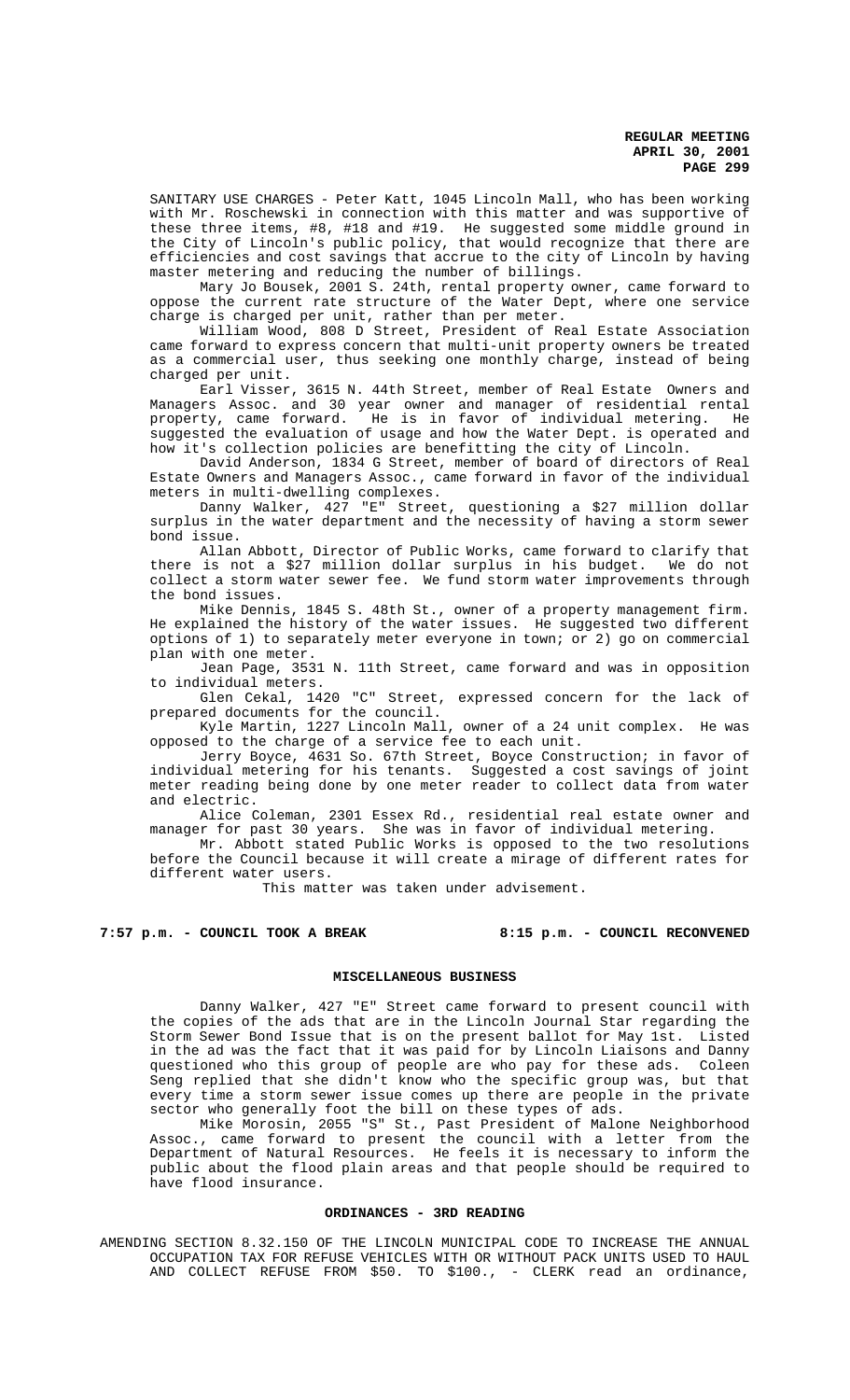introduced by Annette McRoy, amending Chapter 8.32 of the Lincoln Municipal Code (Solid Wastes) by amending Section 8.32.150, Occupation Tax, to increase the annual occupation tax for refuse vehicles with or without pack units used to collect and haul refuse from \$50.00 to \$100.00, thereby establishing one fee for all refuse vehicles; and repealing Section 8.32.150 of the Lincoln Municipal Code, the third time.

MCROY Moved to pass ordinance as read.

Seconded by Johnson & carried by the following vote: AYES: Camp, Cook, Fortenberry, Johnson McRoy, Seng, Shoecraft; NAYS: None.

The ordinance, being numbered **#17842**, is recorded in Ordinance Book 24, Page

CHANGE OF ZONE 3316 - APPLICATION OF LANCASTER COUNTY BOARD OF COMMISSIONERS FOR A CHANGE OF ZONE FROM 0-3 OFFICE PARK TO P PUBLIC USE ON PROPERTY GENERALLY LOCATED AT 601 NORTH 46TH STREET NORTH OF R STREET - CLERK read an ordinance, introduced by Annette McRoy, amending the Lincoln Zoning District Maps attached to and made a part of Title 27 of the Lincoln Municipal Code, as provided in Section 27.05.020 of the Lincoln Municipal Code, by changing the boundaries of the districts established and shown thereon, the third time.

MCROY Moved to pass ordinance as read.

Seconded by Johnson & carried by the following vote: AYES: Camp, Cook, Fortenberry, Johnson, McRoy, Seng, Shoecraft; NAYS: None.

The ordinance, being numbered **#17843**, is recorded in Ordinance Book 24, Page

# **SPECIAL PERMITS, USE PERMITS & PRELIMINARY PLATS**

- SPECIAL PERMIT NO. 1905 APPLICATION OF NOEL CHADD TO DEVELOP GARBER POINTE COMMUNITY UNIT PLAN FOR 22 DWELLING UNITS IN 4 STRUCTURES ON PROPERTY GENERALLY LOCATED AT NORTH 1ST STREET AND GARBER AVENUE - PRIOR to reading:
- JOHNSON Moved to delay Action on Bill No. 01R-91 for one week to 05/07/01. Seconded by McRoy & carried by the following vote: AYES: Camp, Cook, Fortenberry, Johnson, McRoy, Seng, Shoecraft; NAYS: None.
- SPECIAL PERMIT 1753B APPLICATION OF KRUEGER DEVELOPMENT COMPANY TO DEVELOP VAVRINA MEADOWS 1ST COMMUNITY UNIT PLAN CONSISTING OF 517 SINGLE FAMILY UNITS, 34 SINGLE FAMILY ATTACHED UNITS, 355 MULTI-FAMILY DWELLING UNITS, AND 86 UNITS FOR SINGLE FAMILY, SINGLE FAMILY ATTACHED OR DUPLEX USE, WITH WAIVERS OF CLUSTER DENSITY, FRONT, REAR AND SIDE YARD SETBACKS AND BUILDING HEIGHT, ON PROPERTY GENERALLY LOCATED NORTHEAST OF SOUTH 14TH STREET AND YANKEE HILL ROAD - PRIOR to reading:
- CAMP Moved to delay Action on Bill No. 01R-92 for one week to 05/07/01. Seconded by Johnson & carried by the following vote: AYES: Camp, Cook, Fortenberry, Johnson, McRoy, Seng, Shoecraft; NAYS: None.
- ACCEPTING AND APPROVING THE PRELIMINARY PLAT OF VAVRINA MEADOWS 1ST ADDITION FOR 517 SINGLE FAMILY LOTS, 34 SINGLE FAMILY ATTACHED LOTS, 15 OUTLOTS FOR OPEN SPACE AND ROADS, FIVE LOTS FOR MULTI-FAMILY USES, AND 54 COMMERCIAL LOTS, AND WAIVERS OF BLOCK LENGTH, LOT FRONTAGE, LOT WIDTH, LOT DEPTH-TO-WIDTH RATIO, AND SIDEWALK FOR VARIOUS STREETS, ON PROPERTY GENERALLY LOCATED NORTHEAST OF SOUTH 14TH STREET AND YANKEE HILL ROAD - PRIOR to reading:
- CAMP Moved to delay Action on Bill No. 01R-92 for one week to 05/07/01. Seconded by Johnson & carried by the following vote: AYES: Camp, Cook, Fortenberry, Johnson, McRoy, Seng, Shoecraft; NAYS: None.
- USE PERMIT 129A APPLICATION OF KRUEGER DEVELOPMENT COMPANY TO DEVELOP 134,865 SQUARE FEET OF COMMERCIAL USES, WITH WAIVERS OF SIDEWALKS, SPECIFIC SITE PLANS, AND FRONT AND REAR YARD SETBACKS, ON PROPERTY GENERALLY LOCATED NORTHEAST OF SOUTH 14TH STREET AND YANKEE HILL ROAD - PRIOR to reading:
- CAMP Moved to delay Action on Bill No. 01R-92 for one week to 05/07/01. Seconded by Johnson & carried by the following vote: AYES: Camp, Cook, Fortenberry, Johnson, McRoy, Seng, Shoecraft; NAYS: None.
- SPECIAL PERMIT 1895 APPLICATION OF KRUEGER DEVELOPMENT COMPANY TO DEVELOP 361,200 SQUARE FEET OF COMMERCIAL USES, WITH WAIVERS TO THE FRONT AND REAR YARD SETBACKS, ON PROPERTY GENERALLY LOCATED NORTHEAST OF SOUTH 14TH STREET AND YANKEE HILL ROAD - PRIOR to reading:
- CAMP Moved to delay Action on Bill No. 01R-92 for one week to 05/07/01. Seconded by Johnson & carried by the following vote: AYES: Camp, Cook, Fortenberry, Johnson, McRoy, Seng, Shoecraft; NAYS: None.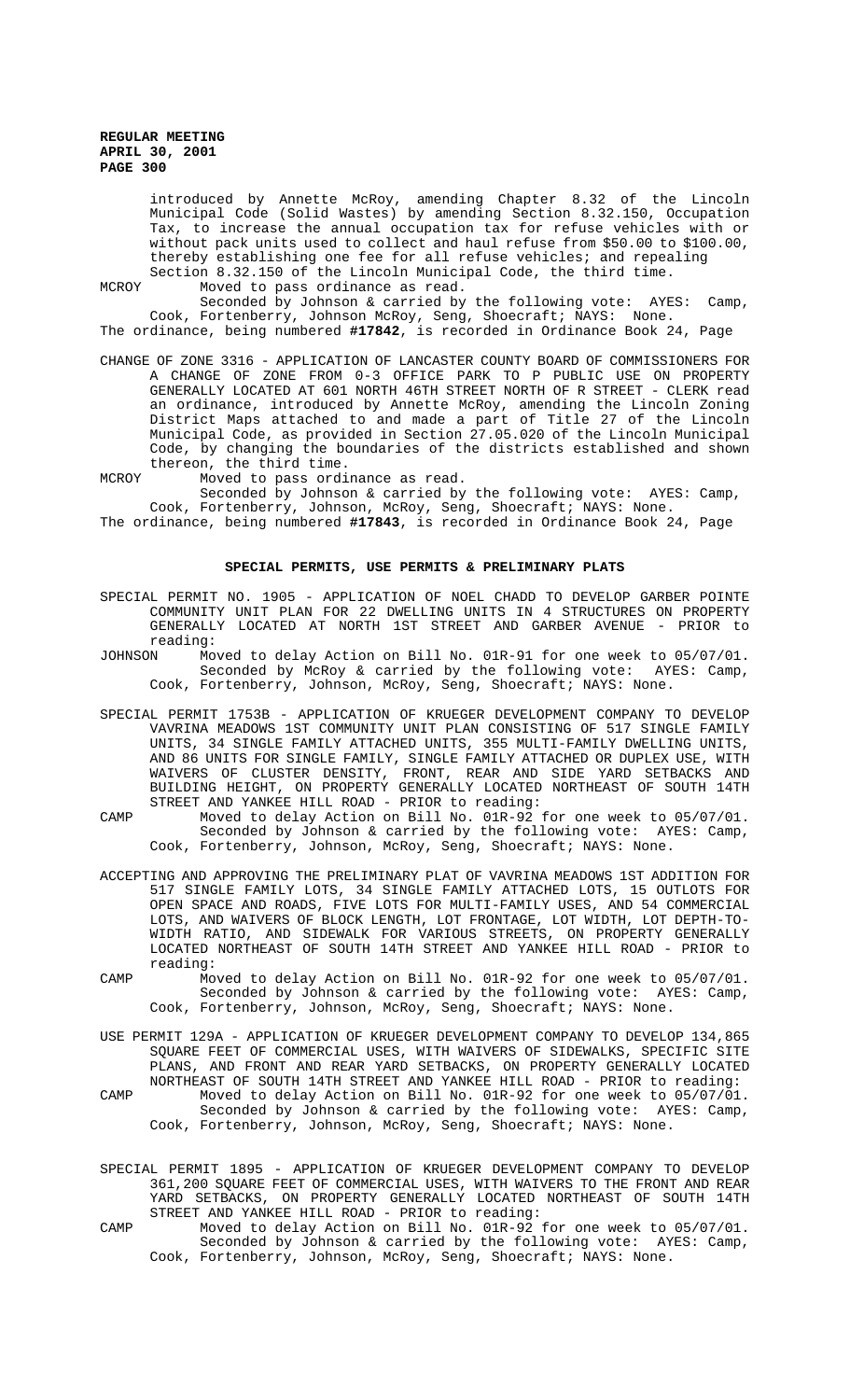USE PERMIT 138 - APPLICATION OF KREIN REAL ESTATE TO DEVELOP SIX 5,000 SQ. FT. ONE-STORY, OFFICE/MEDICAL BUILDINGS AND ASSOCIATED PARKING, WITH A WAIVER TO REDUCE THE PRIVATE ROADWAY WIDTH AND WAIVE SIDEWALKS ALONG ONE SIDE OF THE PRIVATE ROADWAY; ON PROPERTY GENERALLY LOCATED ON THE WEST SIDE OF THE INTERSECTION OF SOUTH 56TH STREET AND WALTZ ROAD - PRIOR to reading:

CAMP Moved to delay action on Bill No. 01R-98 for one week to 05/07/01. Seconded by Seng & carried by the following vote: AYES: Camp, Cook, Fortenberry, Johnson, McRoy, Seng, Shoecraft; NAYS: None.

# **PETITIONS & COMMUNICATIONS**

# **THE FOLLOWING WERE REFERRED TO PLANNING DEPT.:**

Change of Zone 3254 - App. of Lincoln Airport Authority, for a text change amendments to LMC Sections 27.59.020 AND 27.59.050.

Change of Zone 3322 - App. of Planning Director, for various text change amendments to Title 27.

Special Permit 277H - App. of John E. Sinclair, to decrease front yard set back in community unit plan at 84th & Pine Lake Rd.

Special Permit 1901 - App. of Michael Thomalla & Marty Fortney, to develop a 22 unit community unit plan/Special Permit for elderly or retirement housing at South 56th Street & Elkcrest Drive.

Special Permit 1907 - App. of Lezlie Patton, to enlarge an existing structure at SW 30th & West "A" Streets.

## **REPORTS OF CITY OFFICERS**

CLERK'S LETTER & MAYOR'S APPROVAL OF ORDINANCES & RESOLUTIONS PASSED ON April 16, 2001 - CLERK presented said report which was placed on file in the Office of the City Clerk. **(27-1)**

INVESTMENT OF FUNDS - CLERK read the following resolution, introduced by Jon Camp, who moved its adoption:<br>A-80808 BE IT HEREBY RESOLVED B

BE IT HEREBY RESOLVED BY THE CITY COUNCIL of the City of Lincoln, Nebraska:

That the attached list of investments be confirmed and approved, and the City Treasurer is hereby directed to hold said investments until maturity unless otherwise directed by the City Council. (Investments from April 16 to 20, 2001.)

Introduced by Jon Camp

Seconded by Johnson & carried by the following vote: AYES: Camp, Cook, Fortenberry, Johnson, McRoy, Seng, Shoecraft; NAYS: None.

- REPORT OF CITY TREASURER OF TELECOMM. OCC. TAX FOR THE MONTH OF MAR., 2001: ALIANT CELLULAR INC., DBA ALLTEL; ALIANT COMMUNICATIONS CO., DBA ALLTEL; RSL COM., USA; TRI-M COMMUNICATIONS, INC., DBA TMC COMMUNICATIONS; LIGHTYEAR COMMUNICATIONS, INC.; XO LONG DISTANCE SERVICES, INC.; D&D COMMUNICATIONS, INC.; GLOBALCOM, INC.; INCOMNET COMMUNICATIONS CORP.; COMDATA TELECOMMUNICATIONS SERVICES, INC.; GTC TELECOM; GLYPHICS COMMUNICATIONS, INC.; OSVA LIMITED PARTNERSHIP; NOS COMMUNICATIONS, INC.; GST NET, INC.; AFFINITY NETWORK, INC.; ATS MOBIL TELEPHONE INC.; TOUCH 1 COMMUNICATIONS, INC.; ZENEX LONG DISTANCE, INC.; LCI INTERNATIONAL TELECOM CORP.; AT&T COMMUNICATIONS OF THE MIDWEST, INC.; CLARICOM NETWORKS, INC.; WESTERN UNION COMMUNICATIONS, INC.; BIG PLANET, INC.;I-LINK COMMUNICATIONS, INC. SPRINT COMMUNICATION COMPANY LIMITED PARTNERSHIP; SINGLE BILLING SERVICES, INC. DBA ASIAN AMERICAN ASSOC.; NETWORK BILLING SYSTEMS; SPRINT SPECTRUM, L.P.; LONG DISTANCE OF MICHIGAN, INC.; ZONE TELECOM, INC.; ASSOC. OF ADMINISTRATORS, INC.; AND WINSTAR WIRELESS, INC.-CLERK presented said report which was placed on file in the Office of the City Clerk. **(20)**
- REPORT OF CITY TREASURER OF FRANCHISE FEES FOR THE QUARTER ENDING MARCH 31, 2001 OF TIME WARNER CABLE - CLERK presented said report which was placed on file in the Office of the City Clerk. **(41-2518A)**
- ACCEPTING THE REPORT OF NEW AND PENDING CLAIMS AGAINST THE CITY AND APPROVING DISPOSITION OF CLAIMS SET FORTH THEREIN FOR THE PERIOD OF APRIL 1 - 15, 2001 - CLERK read the following resolution, introduced by Jon Camp, who moved it adoption for approval:
- A-80806 BE IT RESOLVED by the City Council of the City of Lincoln, Nebraska: That the claims listed in the attached report, marked as Exhibit "A", dated April 16, 2001, of various new and pending tort claims filed against the City of Lincoln with the Office of the City Attorney or the Office of the City Clerk, as well as claims which have been disposed of,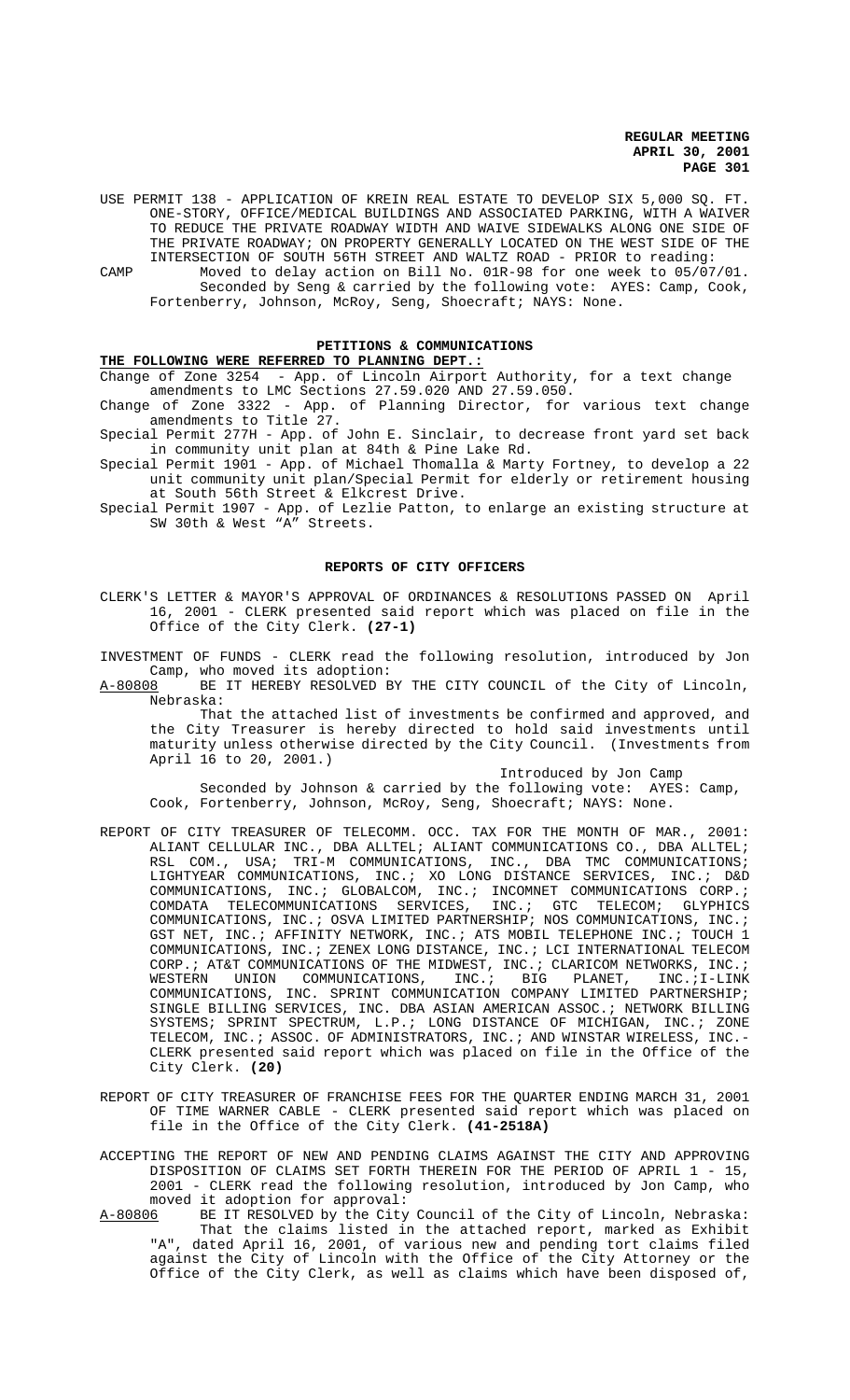are hereby received as required by Neb. Rev. Stat. § 13-905 (Reissue 1997). The dispositions of claims by the Office of the City Attorney, as shown by the attached report, are hereby approved:  $\overline{\text{DELLOWED}}$  and  $\overline{\text{ALLOWED}}$ Missy Vanicek MAS\* Brigit Wemhoff (\$55,000.00<br>Eric Clark (Clark Rentals)\$75.00 Rick Menke (\$55,000.00 Eric Clark (Clark Rentals) \$75.00 Rick Menke Davidson Insurance (Daren & Paula Fleischman, Insured) 1,780.84 \* No Amount Specified The City Attorney is hereby directed to mail to the various claimants listed herein a copy of this resolution which shows the final disposition of their claim. Introduced by Jon Camp Seconded by Johnson & carried by the following vote:  $AYES: Camp$ , Cook, Fortenberry, Johnson, McRoy, Seng, Shoecraft; NAYS: None. REQUEST OF PUBLIC WORKS TO SET THE HEARING DATE OF MONDAY, MAY 21, 2001 AT 5:30

- P.M. & PLACE ON THE FORMAL CITY COUNCIL AGENDA THE FOLLOWING: 01-79 To provide authority to create an Alley Paving District in the East/West alley, Ballard to Morrill, 62nd to 63rd Streets.
- 01-80 To provide authority to create a Paving District in 7th Street, between "O" and "N" Streets.

CAMP Moved approval.

Seconded by Johnson & carried by the following vote: AYES: Camp, Cook, Fortenberry, Johnson, McRoy, Seng, Shoecraft; NAYS: None.

## **OTHER RESOLUTIONS**

- APPROVING AN ANNEXATION AGREEMENT BETWEEN THE CITY AND R. C. KRUEGER DEVELOPMENT COMPANY OUTLINING CERTAIN CONDITIONS AND UNDERSTANDINGS WITH REGARDS TO THE ANNEXATION OF APPROXIMATELY 150.7 ACRES OF LAND GENERALLY LOCATED NORTHEAST OF SOUTH 14TH STREET AND YANKEE HILL ROAD - PRIOR to reading: CAMP Moved to delay Action on Bill No. 01R-96 for one week to 05/07/01. Seconded by Johnson & carried by the following vote: AYES: Camp, Cook, Fortenberry, Johnson, McRoy, Seng, Shoecraft; NAYS: None.
- APPROVING A TRANSFER OF APPROPRIATIONS IN THE AMOUNT OF \$5,000 FROM GENERAL FUNDS ACCOUNT 01001.5628 (DISCRETIONARY FUNDS - FORTENBERRY) TO ACCOUNT 413313 TO BE USED BY THE URBAN DEVELOPMENT DEPARTMENT FOR A STREETSCAPE DESIGN ON THE ENTRYWAY CORRIDOR, AND \$1,200 FROM GENERAL FUNDS ACCOUNT 01001.5628 (DISCRETIONARY FUNDS - JOHNSON) TO ACCOUNT 409369 TO BE USED BY THE CITY PARKS AND RECREATION DEPARTMENT AS PART OF THE WILDERNESS PARK BRIDGE FUNDING - CLERK read the following resolution, introduced by Jon Camp, who moved its adoption for approval:
- A-80807 BE IT RESOLVED by the City Council of the City of Lincoln, Nebraska: That a transfer of appropriations in the amount of \$5,000.00 from General Fund, Account 01001.5628 (Discretionary Funds of Jeff Fortenberry) to General Fund 413313, Urban Development Department, for the purpose of Streetscape Design on the Entryway corridor staring at I-180 at 9th and S Street to 9th and O Streets; and a transfer of appropriations in the amount of \$1,200.00 from General Fund, Account 01001.5628 (Discretionary Funds of Cindy Johnson) to General Fund 409369, City Parks and Recreation Department, for the purpose of funding the Wilderness Park Bridge, are hereby approved and the Finance Director is authorized to make such transfers upon passage of this resolution.

Introduced by Jon Camp

Seconded by Johnson & carried by the following vote: AYES: Camp, Cook, Fortenberry, Johnson, McRoy, Seng, Shoecraft; NAYS: None.

AUTHORIZING THE CITY TO CHARGE INDIVIDUALLY METERED MULTI-DWELLING UNITS FOR WATER USE CHARGES - PRIOR to reading:<br>JOHNSON Moved to delay Action on Bill 0.

Moved to delay Action on Bill 01R-100 for one week to 05/07/01.

Seconded by Seng & carried by the following vote: AYES: Camp, Cook, Fortenberry, Johnson, McRoy, Seng, Shoecraft; NAYS: None.

AUTHORIZING THE CITY TO CHARGE INDIVIDUALLY METERED MULTI-DWELLING UNITS FOR SANITARY USE CHARGES - PRIOR to reading:<br>JOHNSON Moved to delay Action on Bill 01R-

Moved to delay Action on Bill 01R-101 for one week to 05/07/01.

Seconded by Seng & carried by the following vote: AYES: Camp, Cook, Fortenberry, Johnson, McRoy, Seng, Shoecraft; NAYS: None.

APPROVING A WAIVER OF DESIGN STANDARDS FOR CONSTRUCTION OF TWO DRIVEWAYS ALONG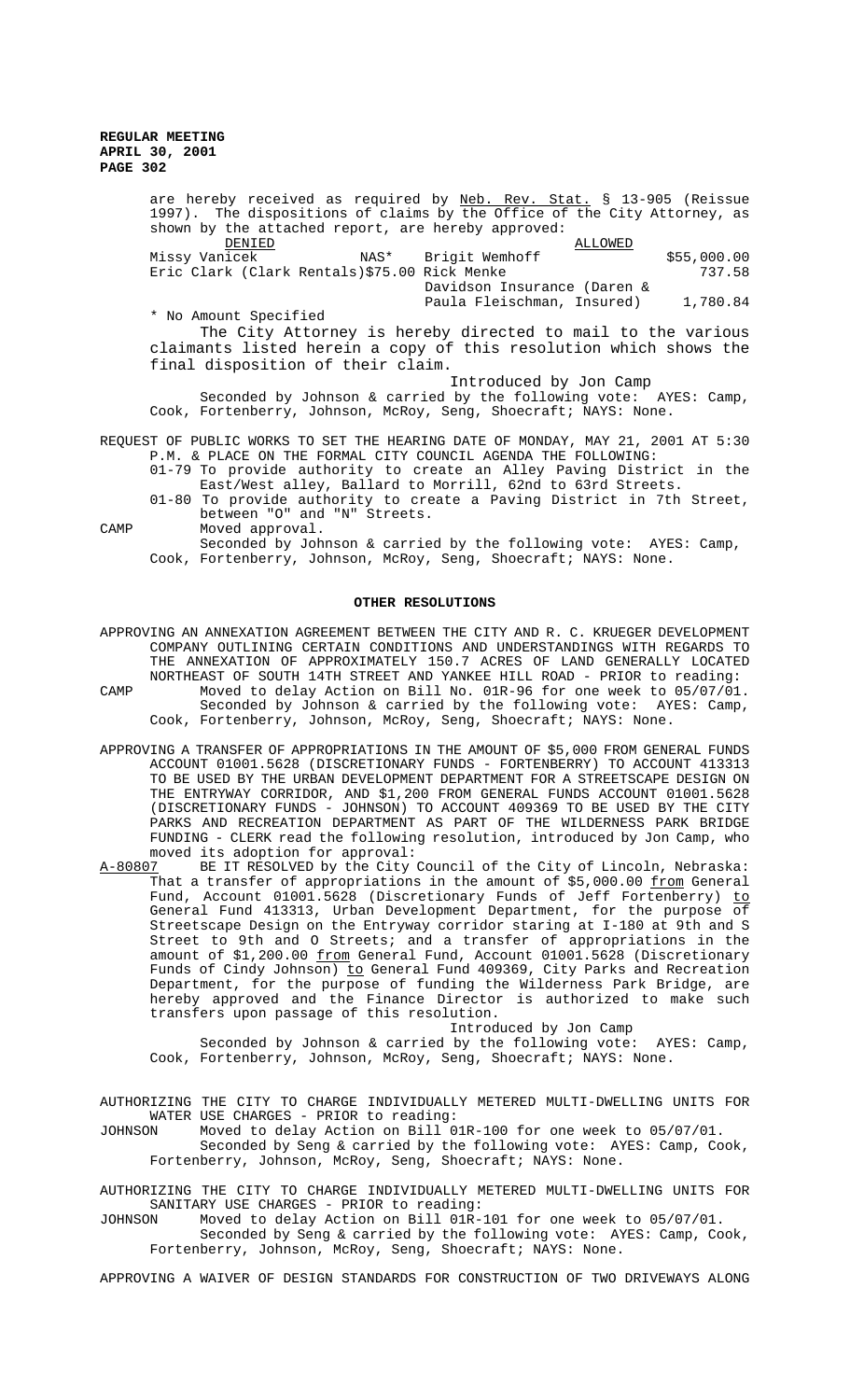FRONTAGE OF COMMERCIAL BUSINESS LOCATED AT 2001 SOUTH 1ST STREET - PRIOR to reading:<br>JOHNSON Moved

Moved to delay action on Bill 01R-76 for one week to 05/07/01. Seconded by Camp & carried by the following vote: AYES: Camp, Cook, Fortenberry, Johnson, McRoy, Seng, Shoecraft; NAYS: None.

# **ORDINANCES - 1ST & 2ND READING**

- CHANGE OF ZONE 3318 APPLICATION OF JOHN AND PATSY PITTMAN FOR A CHANGE OF ZONE FROM H-3 HIGHWAY COMMERCIAL TO I-1 INDUSTRIAL ON PROPERTY GENERALLY LOCATED AT 3035 N. 35TH STREET - CLERK read an ordinance, introduced by Jon Camp, amending the Lincoln Zoning District Maps attached to and made apart of Title 27 of the Lincoln Municipal Code, as provided by Section 27.05.020 of the Lincoln Municipal Code, by changing the boundaries of the districts established and shown thereon, the first time.
- AMENDING ORDINANCE 17704 RELATING TO THE PAY SCHEDULES OF EMPLOYEES WHOSE CLASSIFICATIONS ARE ASSIGNED TO THE PAY RANGE WHICH IS PREFIXED BY THE LETTER "M" BY CHANGING THE PAY RANGE OF THE JOB CLASSIFICATION OF "TRAFFIC ENGINEER" - CLERK read an ordinance, introduced by Jon Camp, amending Section 5 of Ordinance No. 17704 relating to the pay schedules of employees whose classifications are assigned to the pay range which is prefixed by the letter "M" by amending the pay range of the job classification "Traffic Engineer", the first time.
- CHANGE OF ZONE 3308 AMENDING SECTION 27.65.090 OF THE LINCOLN MUNICIPAL CODE TO ALLOW A MODIFICATION OF THE PARKING REQUIREMENTS FOR MULTI-FAMILY DWELLINGS WITHIN A COMMUNITY UNIT PLAN TO ALLOW A PERCENTAGE OF PARKING SPACES LOCATED ON A DRIVEWAY BEHIND A GARAGE ATTACHED TO A DWELLING UNIT TO BE CONSIDERED AS REQUIRED PARKING - CLERK read an ordinance, introduced by Coleen Seng, amending Section 27.65.090 of the Lincoln Municipal Code to provide that the City Council may modify the parking requirements for multi-family dwellings within a community unit plan to allow a percentage of parking spaces located on a driveway behind a garage attached to a dwelling to be considered as required parking; and repealing Section 27.65.090 of the Lincoln Municipal Code as hitherto existing, the second time.
- CHANGE OF ZONE 3317 APPLICATION OF NOEL CHADD FOR A CHANGE OF ZONE FROM R-2 RESIDENTIAL TO R-4 RESIDENTIAL ON PROPERTY GENERALLY LOCATED AT NORTH 1ST STREET AND GARBER AVENUE. (IN CONNECTION W/01R-91) - CLERK read an ordinance, introduced by Coleen Seng, amending the Lincoln Zoning District Maps attached to and made a part of Title 27 of the Lincoln Municipal Code, as provided by Section 27.05.020 of the Lincoln Municipal Code, by changing the boundaries of the districts established and shown thereon, the second time.
- AMENDING THE CORPORATE LIMITS OF THE CITY BY ANNEXING APPROXIMATELY 150.7 ACRES OF PROPERTY GENERALLY LOCATED NORTHEAST OF SOUTH 14TH STREET AND YANKEE HILL ROAD. (IN CONNECTION W/01-71, 01R-92, 01R-93, 01R-94, 01R-95,01R-96) - CLERK read an ordinance, introduced by Coleen Seng, amending Section 5 of Ordinance No. 8730, passed May 17, 1965, as last amended by Section 2 of Ordinance No. 17749 passed October 23, 2000, and amending Section 7 of Ordinance No. 8730, passed May 17, 1965, as last amended by Section 2 of Ordinance No. 17488, passed April 12, 1999, prescribing and defining the corporate limits of the City of Lincoln, Nebraska; and repealing Section 5 of Ordinance No. 8730, passed May 17, 1965, as last amended by Section 2 of Ordinance No. 17749, passed October 23, 2000, and Section 7 of Ordinance No. 8730, passed May 17, 1965, as last amended by Section 2 of Ordinance No. 17488, passed April 12, 1999, as hitherto existing, the second time.
- CHANGE OF ZONE 3301 APPLICATION OF KRUEGER DEVELOPMENT COMPANY FOR A CHANGE OF ZONE FROM AG AGRICULTURAL TO R-3 RESIDENTIAL, B-2 PLANNED NEIGHBORHOOD BUSINESS AND H-4 GENERAL COMMERCIAL; AND FROM B-2 PLANNED NEIGHBORHOOD BUSINESS TO R-3 RESIDENTIAL ON PROPERTY GENERALLY LOCATED NORTHEAST OF SOUTH 14TH STREET AND YANKEE HILL ROAD.(IN CONNECTION W/01-70, 01R-92, 01R-93, 01R-94, 01R-95, 01R-96) - CLERK read an ordinance, introduced by Coleen Seng, amending the Lincoln Zoning District Maps attached to and made a part of Title 27 of the Lincoln Municipal Code, as provided by Section 27.05.020 of the Lincoln Municipal Code, by changing the boundaries of the districts established and shown thereon, the second time.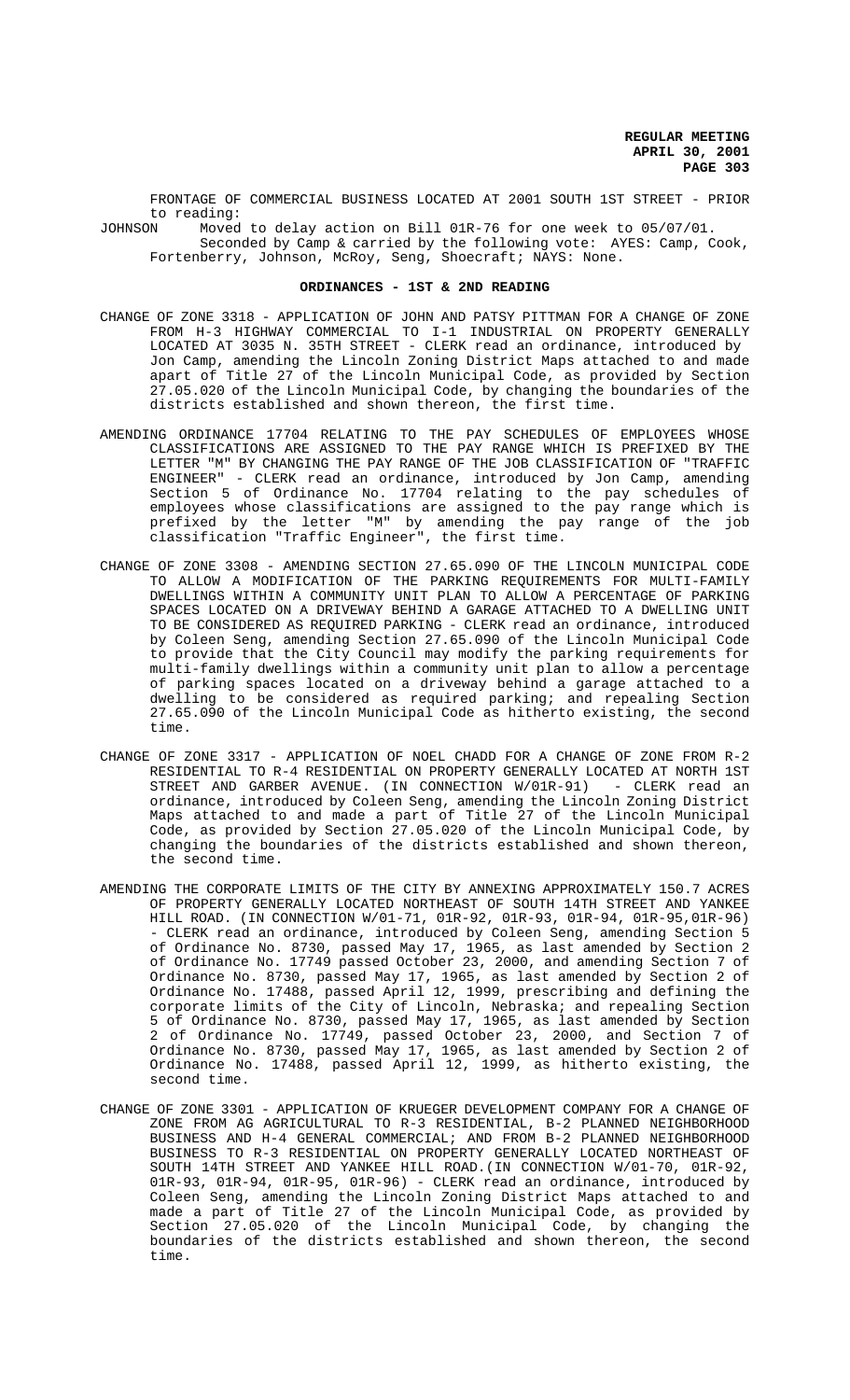- APPROVING A SUB-SUBLEASE AGREEMENT BETWEEN THE CITY OF LINCOLN AND DYNAMIC EDUCATIONAL SYSTEMS, INC. FOR 124 SQUARE FEET OF SPACE AT THE ONE STOP CENTER AT GOLD'S GALLERIA - CLERK read an ordinance, introduced by Coleen Seng, accepting and approving a Sublease Agreement between the City of Lincoln and Dynamic Educational Systems, Inc. for a lease of space at 1010 N Street, Lincoln, Lancaster County, Nebraska for a term of October 1, 2000 through July 31, 2001 whereby the City of Lincoln is subleasing space to Dynamic Educational Systems, Inc. at the One Stop Center for providing Job Corps youth job training services under the Workforce Investment Act, the second time.
- APPROVING A SUB-SUBLEASE AGREEMENT BETWEEN THE CITY OF LINCOLN AND LINCOLN ACTION PROGRAM FOR 114 SQUARE FEET OF SPACE AT THE ONE STOP CENTER AT GOLD'S GALLERIA - CLERK read an ordinance, introduced by Coleen Seng, accepting and approving a Sub-Sublease Agreement between the City of Lincoln and Lincoln Action Program for a lease of space at 1010 N Street, Lincoln, Lancaster County, Nebraska for a term of April 1, 2001 through July 31, 2001 whereby the City of Lincoln is subleasing space to Lincoln Action program at the One Stop Center for providing youth job training and employment services under the Workforce Investment Act, the second time.
- CHANGE OF ZONE 3306 APPLICATION OF KREIN REAL ESTATE FOR A CHANGE OF ZONE FROM R-1 RESIDENTIAL AND R-2 RESIDENTIAL TO R-T RESIDENTIAL TRANSITION, ON PROPERTY GENERALLY LOCATED ON THE WEST SIDE OF THE INTERSECTION OF SOUTH 56TH STREET AND WALTZ ROAD.(IN CONNECTION W/01R-98) - CLERK read an ordinance, introduced by Coleen Seng, amending the Lincoln Zoning District Maps attached to and made a part of Title 27 of the Lincoln Municipal Code, as provided by Section 27.05.020 of the Lincoln Municipal Code, by changing the boundaries of the districts established and shown thereon, the second time.
- AMENDING SECTION 17.10.080 OF THE LINCOLN MUNICIPAL CODE TO ALLOW INDIVIDUAL METERS IN A MULTI-DWELLING COMPLEX - CLERK read an ordinance, introduced by Coleen Seng, amending Section 17.10.080 of the Lincoln Municipal Code relating to water service to mobile home courts, campgrounds, shopping centers, office parks, multiple dwellings, townhouses, and condominiums to allow individual meters in a multi-dwelling complex; and repealing Section 17.10.080 of the Lincoln Municipal Code as hitherto existing, the second time.

# **PENDING LIST -**

- CHANGE OF ZONE 3134B APPLICATION OF CHRISTIAN RETIREMENT HOMES, INC., DBA EASTMONT TOWERS, TO ADD AND OPERATE A SIX BED HEALTH CARE FACILITY IN THE WILLOW SPRINGS FINAL PLANNED UNIT DEVELOPMENT ON PROPERTY GENERALLY LOCATED AT SOUTH 78TH STREET & PIONEERS BLVD - CLERK requested that Bill 01-52 be removed from Pending for action on 05/07/01.<br>JOHNSON So moved.
- So moved. Seconded by Seng & carried by the following vote: AYES: Camp, Cook, Fortenberry, Johnson, McRoy, Seng, Shoecraft; NAYS: None.
- CAMP Moved to extend the Pending List for 1 week. Seconded by Seng & carried by the following vote: AYES: Camp, Cook, Fortenberry, Johnson, McRoy, Seng, Shoecraft; NAYS: None.

## **UPCOMING RESOLUTIONS -**

CAMP Moved to approve the resolutions to have Public Hearing on May 7, 2001. Seconded by Seng & carried by the following vote: AYES: Camp, Cook, Fortenberry, Johnson, McRoy, Seng, Shoecraft; NAYS: None.

# **ADJOURNMENT**

### **8:35 p.m.**

CAMP Moved to adjourn the City Council Meeting of April 30, 2001. Seconded by Seng & carried by the following vote: AYES: Camp, Cook, Fortenberry, Johnson, McRoy, Seng, Shoecraft; NAYS: None.